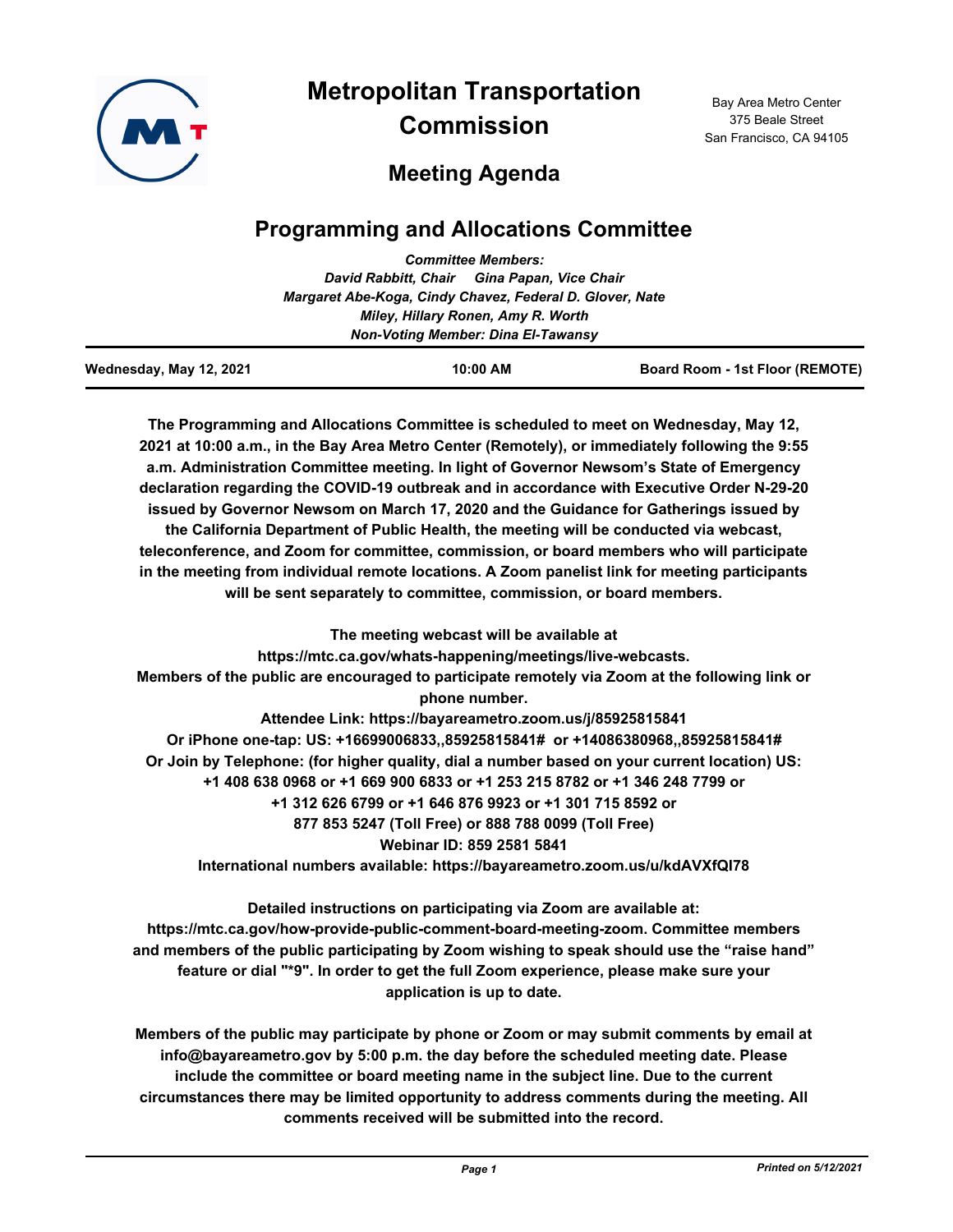#### **1. Call to Order / Roll Call / Confirm Quorum**

*Quorum: A quorum of this committee shall be a majority of its regular non-ex-officio voting members (5).*

#### **2. Consent Calendar**

| 2a. | 21-0560              | Minutes of the April 14, 2021 meeting                                                                                                                                                                                                             |  |
|-----|----------------------|---------------------------------------------------------------------------------------------------------------------------------------------------------------------------------------------------------------------------------------------------|--|
|     | <u> Action:</u>      | <b>Committee Approval</b>                                                                                                                                                                                                                         |  |
|     | <b>Attachments:</b>  | 2a - 21-0560 - April 14 Prog&Allocations Draft Minutes.pdf                                                                                                                                                                                        |  |
| 2b. | 21-0577              | MTC Resolution No. 3664, Revised. Regional Measure 2 (RM2) Project<br>32: Allocation of \$230,000 in RM2 funds to the Livermore Amador Valley<br>Transit Authority (LAVTA) for the Rapid Bus Stop Improvement Project.                            |  |
|     | <u>Action:</u>       | <b>Commission Approval</b>                                                                                                                                                                                                                        |  |
|     | <u>Presenter:</u>    | Anne Spevack                                                                                                                                                                                                                                      |  |
|     | <u> Attachments:</u> | 2b - 21-0577 - Reso 3664 - RM2 LAVTA Bus Stop Improvements.pdf                                                                                                                                                                                    |  |
| 2c. | 21-0562              | MTC Resolution Nos. 3989, Revised and 4468. Agreement for the<br>Exchange of MTC Regional Discretionary Funds with Transportation<br>Authority of Marin Unrestricted funds for the US 101 High Occupancy<br>Vehicle (HOV) Lane project.           |  |
|     | <u>Action:</u>       | <b>Commission Approval</b>                                                                                                                                                                                                                        |  |
|     | <u>Presenter:</u>    | Ross McKeown                                                                                                                                                                                                                                      |  |
|     | Attachments:         | 2c - 21-0562 - Resos 3989 and 4468 - TAM Exchange Agreement.pdf                                                                                                                                                                                   |  |
| 2d. | 21-0584              | MTC Resolution No. 4462. Adoption of the FY2021-22 Regional State<br>Transit Assistance (STA) Program to program \$8.6 million to MTC projects<br>that support regional coordination including Clipper and the Regional<br>Transit Card programs. |  |
|     | <u>Action:</u>       | <b>Commission Approval</b>                                                                                                                                                                                                                        |  |
|     | <u>Presenter:</u>    | Cheryl Chi                                                                                                                                                                                                                                        |  |
|     | <b>Attachments:</b>  | 2d - 21-0584 - Reso 4462 - Regional STA Program.pdf                                                                                                                                                                                               |  |
| 2e. | 21-0561              | MTC Resolution No. 4475, Revised. 2021 Transportation Improvement<br>Program (TIP) Amendment 2021-05.                                                                                                                                             |  |
|     | <u>Action:</u>       | <b>Commission Approval</b>                                                                                                                                                                                                                        |  |
|     | Presenter:           | <b>Adam Crenshaw</b>                                                                                                                                                                                                                              |  |
|     | <u> Attachments:</u> | 2e - 21-0561 - Reso 4475 - TIP Amendment 2021-05.pdf                                                                                                                                                                                              |  |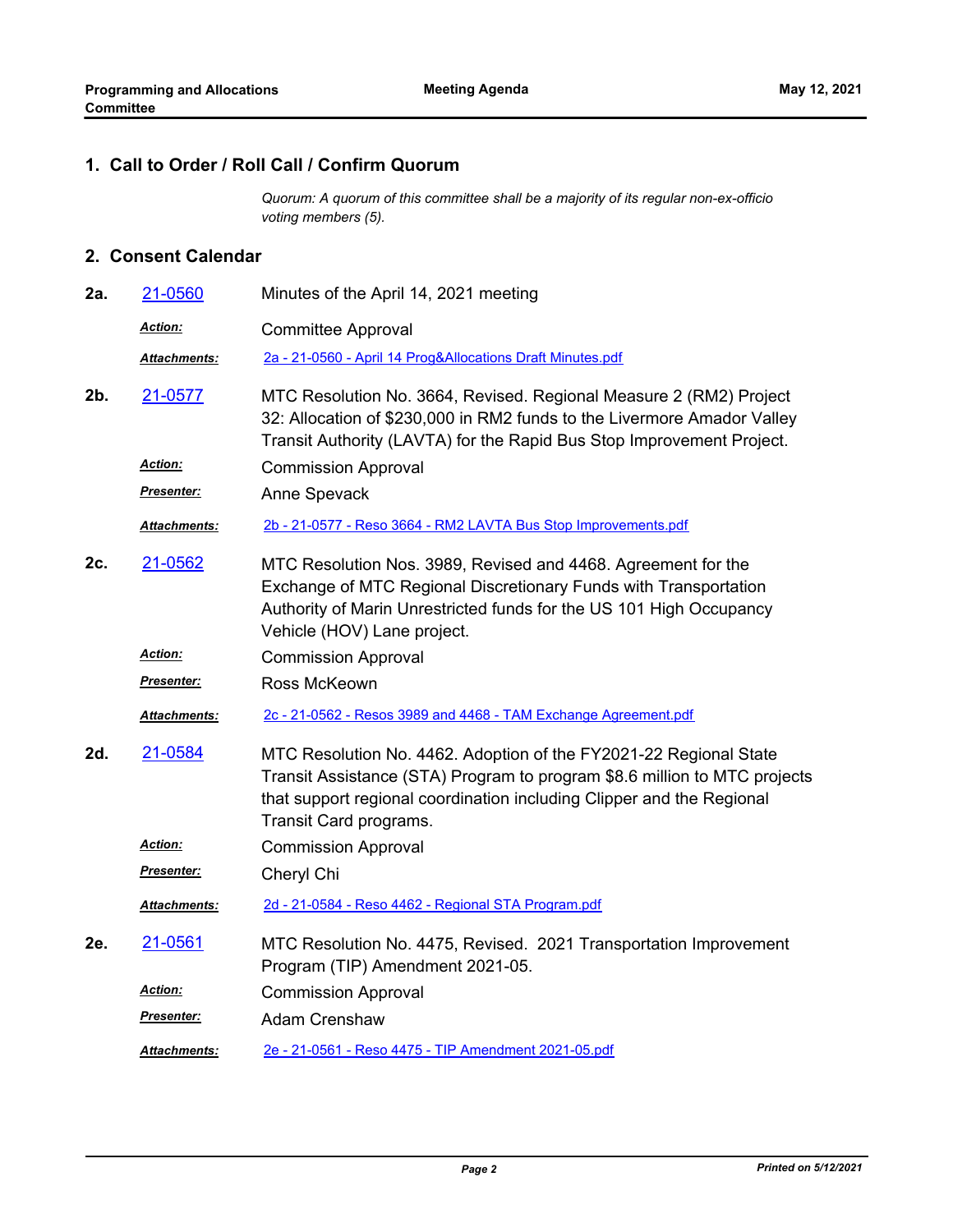| 2f. | 21-0576           | Regional Measure 2 (RM2) and Regional Measure 3 (RM3) Capital<br>Programs: Semi-Annual Update.                                                                                                                                                                                                                                                                                                                                                                           |  |
|-----|-------------------|--------------------------------------------------------------------------------------------------------------------------------------------------------------------------------------------------------------------------------------------------------------------------------------------------------------------------------------------------------------------------------------------------------------------------------------------------------------------------|--|
|     | Action:           | Information                                                                                                                                                                                                                                                                                                                                                                                                                                                              |  |
|     | <b>Presenter:</b> | Anne Spevack                                                                                                                                                                                                                                                                                                                                                                                                                                                             |  |
|     | Attachments:      | 2f - 21-0576 - RM2 Capital Update - Summary Sheet.pdf                                                                                                                                                                                                                                                                                                                                                                                                                    |  |
|     |                   | 2f - 21-0576 - RM2 Capital Update - Presentation.pdf                                                                                                                                                                                                                                                                                                                                                                                                                     |  |
|     | 3. Regional       |                                                                                                                                                                                                                                                                                                                                                                                                                                                                          |  |
| За. | 21-0585           | MTC Resolution No. 4463. Adoption of the \$45.4 million FY2021-22<br>Regional Measure 2 (RM2) Operating and Marketing Assistance Program.                                                                                                                                                                                                                                                                                                                                |  |
|     |                   | Staff will present a \$45.4 million program recommendation for the FY<br>2021-22 Regional Measure 2 (RM2) Operating and Marketing Program.                                                                                                                                                                                                                                                                                                                               |  |
|     | Action:           | <b>Commission Approval</b>                                                                                                                                                                                                                                                                                                                                                                                                                                               |  |
|     | <u>Presenter:</u> | Cheryl Chi                                                                                                                                                                                                                                                                                                                                                                                                                                                               |  |
|     | Attachments:      | 3a - 21-0585 - Reso 4463 - RM2 Ops and Marketing Assistance.pdf                                                                                                                                                                                                                                                                                                                                                                                                          |  |
|     | 4. Federal        |                                                                                                                                                                                                                                                                                                                                                                                                                                                                          |  |
| 4а. | 21-0580           | MTC Resolution 4202, Revised. A proposed framework for the distribution<br>of highway infrastructure funding provided through the federal Coronavirus<br>Response and Relief Supplemental Appropriations Act (CRRSAA),<br>including a \$34.4 million augmentation to the Safe and Seamless Mobility<br>Quick-Strike program.                                                                                                                                             |  |
|     |                   | The federal Coronavirus Response and Relief Supplemental<br>Appropriations Act (CRRSAA) includes \$10 billion in supplemental<br>COVID-relief funding for highway infrastructure programs. Of the \$912<br>million available statewide, the California Transportation Commission<br>(CTC) recently approved distributing 40% of the funds to local and regional<br>programs. The CTC will program the remaining 60% of the available funds<br>to various state programs. |  |
|     | Action:           | <b>Commission Approval</b>                                                                                                                                                                                                                                                                                                                                                                                                                                               |  |
|     | Presenter:        | <b>Theresa Romell</b>                                                                                                                                                                                                                                                                                                                                                                                                                                                    |  |
|     | Attachments:      | 4a - 21-0580 - Reso 4202 - CRRSAA Mobility Quick-Strike Program.pdf                                                                                                                                                                                                                                                                                                                                                                                                      |  |
|     |                   | 4a - Public Comment - SPUR.pdf                                                                                                                                                                                                                                                                                                                                                                                                                                           |  |
|     |                   | 4a - Public Comment - SVLG-SPUR-BayAreaCouncil.pdf                                                                                                                                                                                                                                                                                                                                                                                                                       |  |
|     |                   |                                                                                                                                                                                                                                                                                                                                                                                                                                                                          |  |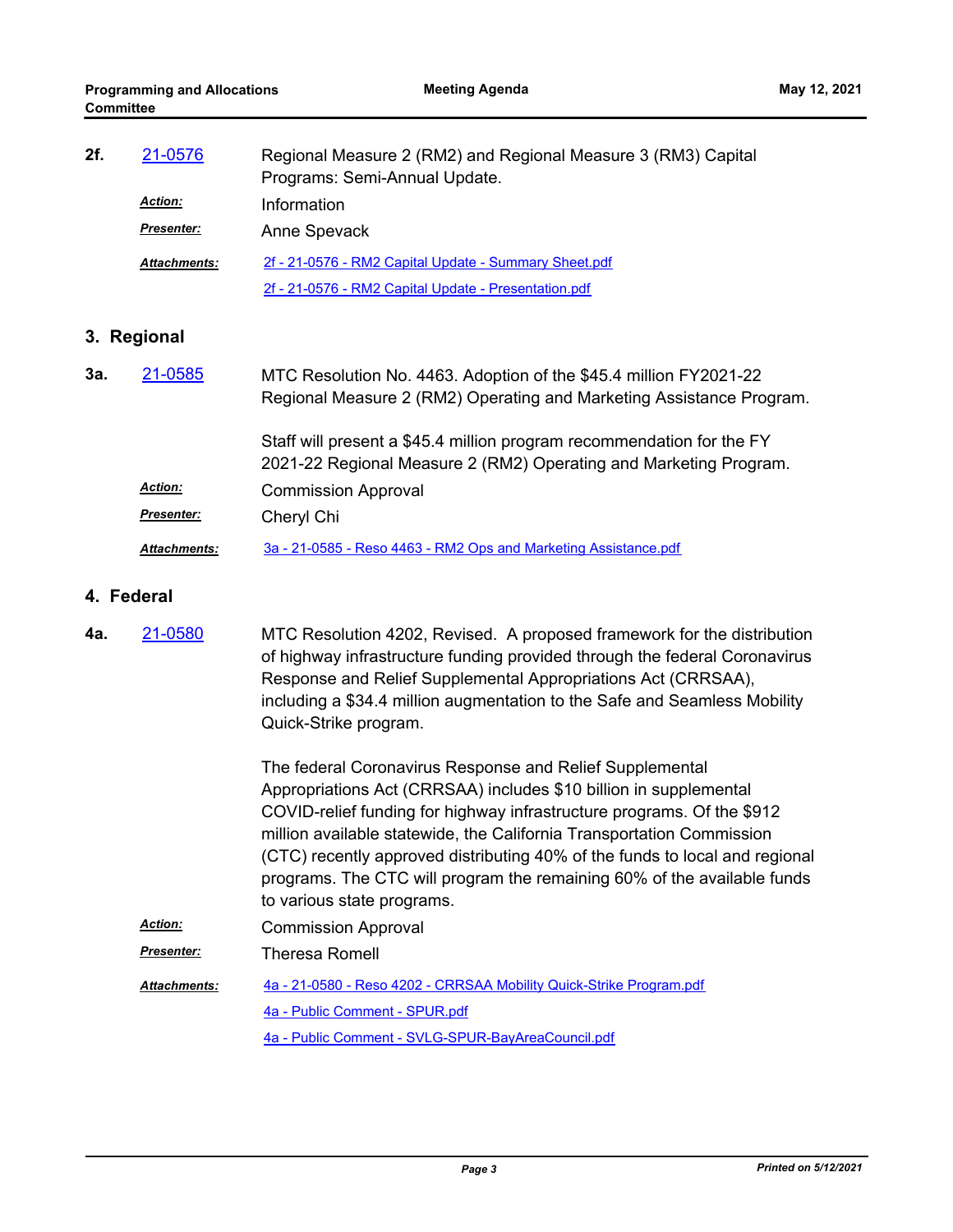| 4b. | 21-0563             | Proposed Principles and Approach to the Distribution of Transit Funding<br>from the American Rescue Plan Act of 2021                                               |  |
|-----|---------------------|--------------------------------------------------------------------------------------------------------------------------------------------------------------------|--|
|     |                     | Update on MTC's Approach to the Distribution of Transit Funding from the<br>American Rescue Plan Act and Proposed Principles to Guide the<br>Distribution of Funds |  |
|     | <b>Action:</b>      | <b>Commission Approval</b>                                                                                                                                         |  |
|     | <b>Presenter:</b>   | Therese McMillan and William Bacon                                                                                                                                 |  |
|     | <b>Attachments:</b> | 4b - 21-0563 - ARP Transit Funding Principles.pdf                                                                                                                  |  |
|     |                     | 4b - 21-0563 - ARP Transit Funding Principles - Presentation.pdf                                                                                                   |  |
|     |                     | 4b - Public Comment - SantaRosa-SCT-SMART.pdf                                                                                                                      |  |
|     |                     | 4b - Public Comment - SFMTA and General Managers.pdf                                                                                                               |  |
|     |                     | 4b - Public Comment - SVLG-SPUR-BayAreaCouncil.pdf                                                                                                                 |  |

- **5. Public Comment / Other Business**
- **6. Adjournment / Next Meeting**

**The next meeting of the Programming and Allocations Committee is scheduled to be held on Wednesday, June 9, 2021 at 9:45 a.m. remotely and by webcast. Any changes to the schedule will be duly noticed to the public.**